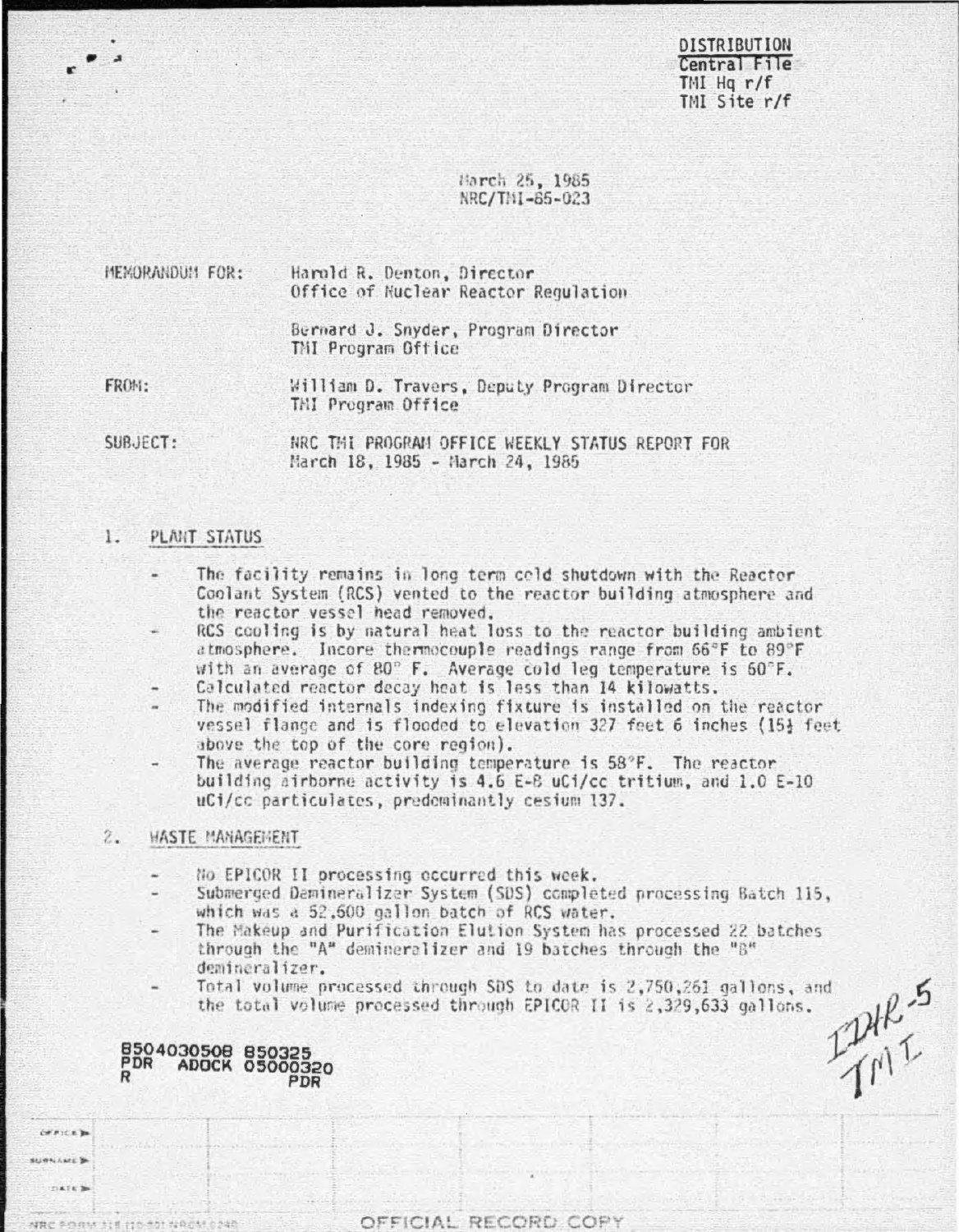Harold R. Denton Bernard J. Snyder

 $18 - 1$ 

Preparations are in progress for the shipment of the eighteenth SDS liner to the DOE facility at Richland, Washington. This liner was used in the processing of the waste generated by the makeup and purification elution process.

### $3.$ DOSE REDUCTION/DECONTAMINATION ACTIVITIES

- Scabbling and painting continued in the decay heat vaults on the 258' elevation of the Auxiliary Building.
- Scabbling and painting continued in the spray vaults on the 258' elevation of the Auxiliary Building.
- Reactor Building entries involving work on the 347' level have resulted in an average worker radiation dose of 34 mrem per entry man-hour. Work on the 305' level has resulted in an average dose of 100 mrem per entry man-hour.
- Average general area radiation dose rate on the 347' level of the reactor building is 36 mrem per hour. Average dose rate on the 305' level is 160 mrem per hour.

### $4.$ ENVIRONMENTAL NONITORING

- The Lancaster water sample taken at the water works intake and analyzed by the US Environmental Protection Agency consisted of a seven day composite sample taken from March 3, to March 9, 1985. A gamma scan detected no reactor related radioactivity.
- TMI water samples taken by the US Environmental Protection Agency at the plant discharge to the river consisted of seven daily composite samples taken from March 2, to March 9, 1985. Gamma scans detected no reactor related radioactivity.
- The NRC outdoor air sampler at the TNI Site collected a sample between Harch 13, 1985 and March 21, 1985. Analysis showed I-131 and Cs-137 concentrations less than the lower limits of detectability. No reactor related radioactivity was detected.
- Based on EPA's sampling results listed above, THI site liquid effluents are in accordance with requlatory limits, NRC requirements, and the City of Lancaster Agreement.

## 5. REACTOR BUILDING ACTIVITIES

Wire probes were inserted into 26 of the 52 incore instrument tubes in an attempt to obtain additional data on the condition of the Limer reactor vessel internals. The incore instrument tubes penetrate the bettom of the reactor vessel and extend upward into the core region. Only one of the 26 wire probes reached the reactor vessel. The remaining 25 wires were blocked at various locations along the 120

|                 | NRC FORM 318 (10.80) NRCM 0240 |                                                                                                               | OFFICIAL RECORD COPY |  |  |
|-----------------|--------------------------------|---------------------------------------------------------------------------------------------------------------|----------------------|--|--|
| DATE.           |                                |                                                                                                               |                      |  |  |
| <b>SURNAMED</b> |                                |                                                                                                               |                      |  |  |
| OFFICE D        |                                | when the control of the control of the control of the control of the control of the control of the control of |                      |  |  |
|                 |                                |                                                                                                               |                      |  |  |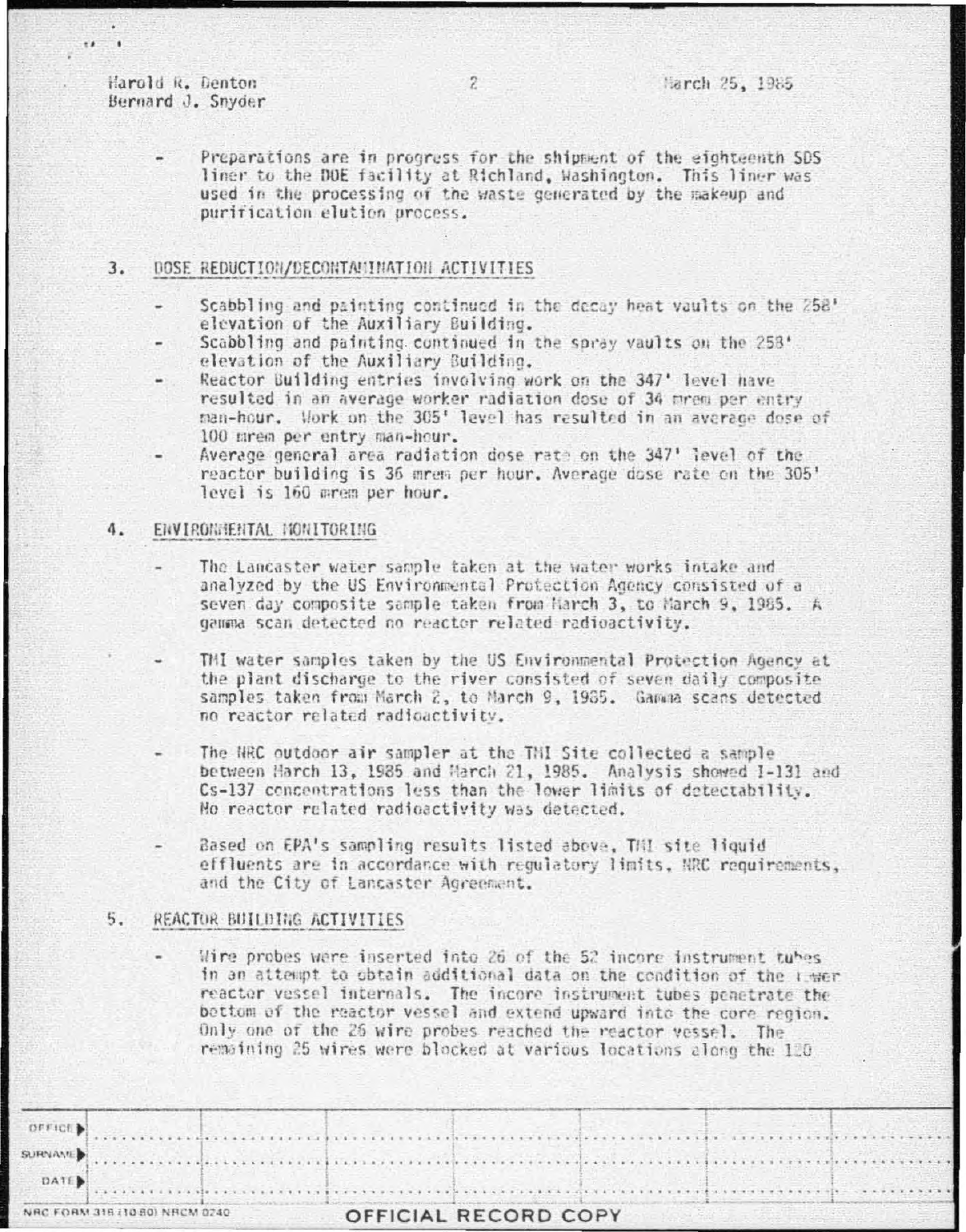Harold R. Denton Bernard J. Snyder

 $+ 1 - 1 - 1$ . . . . . .

feet of pipe between the bottom of the vessel and the pipe access at the incore seal table.

The wire probe that reached the reactor vessel was inserted 22 inches into the core region. A slightly larger diameter gamma sensor was inserted into the same instrument tube and reached the vicinity of the 5 3/8" thick lower reactor vessel head. The results of the experiments are being evaluated.

The 25 ton capacity auxiliary hoist on the polar crane has been refurbished and is scheduled for load testing during the week of Harch 24, 1985. All previous lifts in the reactor building had been performed with the slow moving, 500 ton design capacity main hock.

## 6. AUXILIARY AND FUEL HANDLING BUILDING ACTIVITIES

- Installation of piping, pipe hangers, and electrical cables for the Defueling Water Cleanup System continued.
- Refurbishment of the "A" fuel pool continued.
- Makeup and Purification System elution continued. Water and chemicals have been added to the "A" demineralizer for the final chemical adjustment in preparation for wet layup. Water rinsing of the "3" demineralizer is in progress and will be followed by chemical adjustment.

#### HRC EVALUATIONS IN PROGRESS 7.

- Plenum Removal Safety Evaluation: Discussions were held between NRC and licensee staff on issues relating to plenum removal. NRC review of the additional information provided is in progress.
- Fuel Canister Rack Technical Evaluation
- Defueling Water Cleanup System Technical Evaluation
- Technical Specification Change Requests number 46 and 47
- Polar Crane Auxiliary Hoist Refurbishment Plan and Load Test Safety Evaluation: Additional information has been provided by the licensee, and NRC staff review is near completion.
- Equipment Hatch Removal Safety Evaluation
- Defueling Criticality Evaluation
- Boron Dilution Analysis

#### $8.$ PROJECTED SCHEDULE OF FUTURE EVENTS

- Polar Crane Auxiliary Hoist Requalification: March 28, 1985
- Plenum Removal: Hay 15, 1985

|                 | NRC FORM 318 (10 HOLNRCM 0240) |  |  | OFFICIAL RECORD COPY |  |  |  |  |
|-----------------|--------------------------------|--|--|----------------------|--|--|--|--|
| <b>DATE</b>     |                                |  |  |                      |  |  |  |  |
| <b>SURVAMED</b> |                                |  |  |                      |  |  |  |  |
| OFFICE          |                                |  |  |                      |  |  |  |  |

 $\mathcal{R}$